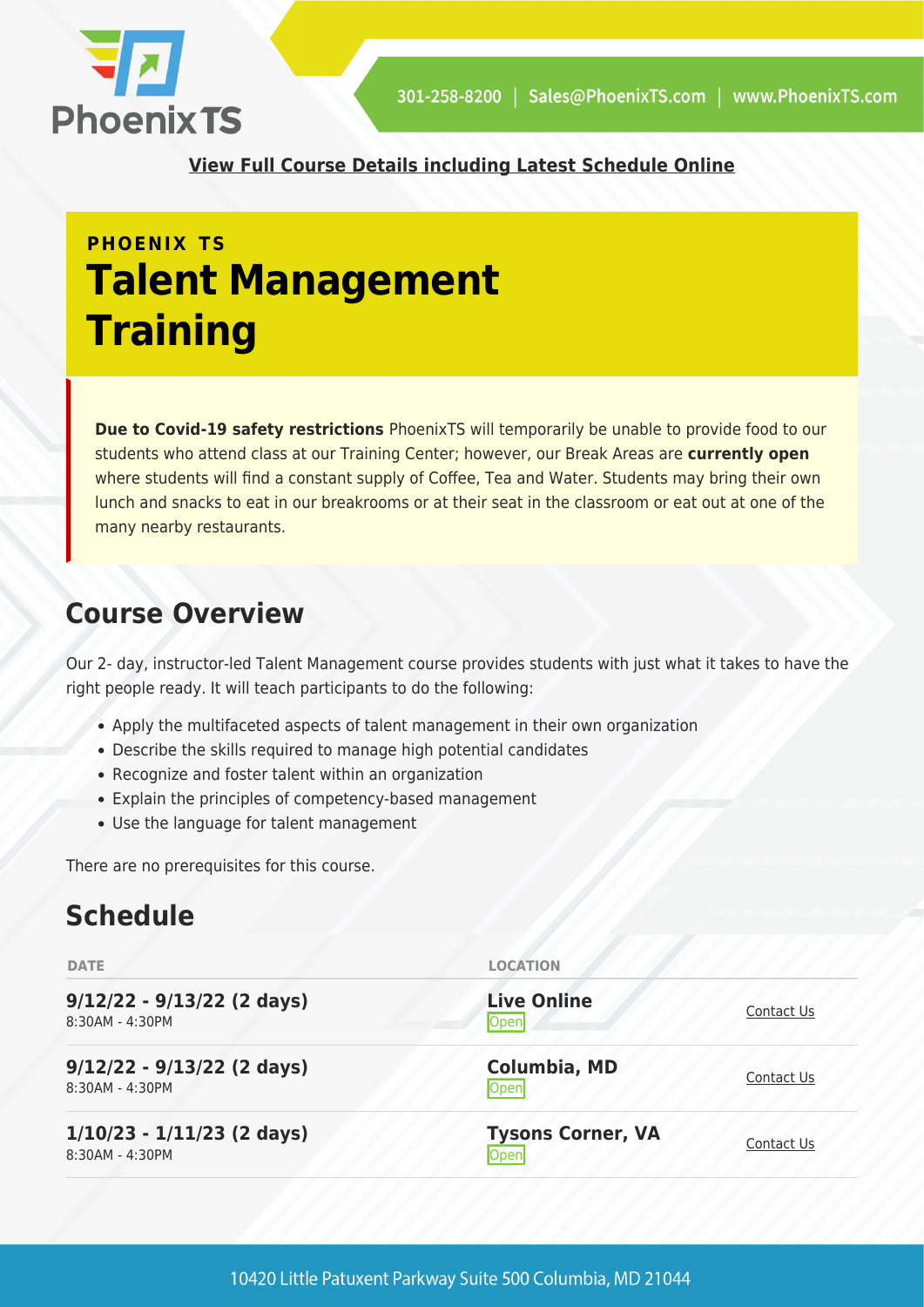

301-258-8200 | Sales@PhoenixTS.com | www.PhoenixTS.com

**1/17/23 - 1/18/23 (2 days)** 8:30AM - 4:30PM

**1/17/23 - 1/18/23 (2 days)** 8:30AM - 4:30PM

**2/07/23 - 2/08/23 (2 days)** 8:30AM - 4:30PM

**2/14/23 - 2/15/23 (2 days)** 8:30AM - 4:30PM

**2/14/23 - 2/15/23 (2 days)** 8:30AM - 4:30PM

**3/07/23 - 3/08/23 (2 days)** 8:30AM - 4:30PM

**3/14/23 - 3/15/23 (2 days)** 8:30AM - 4:30PM

**3/14/23 - 3/15/23 (2 days)** 8:30AM - 4:30PM

**4/04/23 - 4/05/23 (2 days)** 8:30AM - 4:30PM

**4/11/23 - 4/12/23 (2 days)** 8:30AM - 4:30PM

**4/11/23 - 4/12/23 (2 days)** 8:30AM - 4:30PM

**5/09/23 - 5/10/23 (2 days)** 8:30AM - 4:30PM

**5/16/23 - 5/17/23 (2 days)** 8:30AM - 4:30PM

**5/16/23 - 5/17/23 (2 days)** 8:30AM - 4:30PM

**6/06/23 - 6/07/23 (2 days)** 8:30AM - 4:30PM

**DATE LOCATION**

**Columbia, MD** [Contact Us](https://phoenixts.com/schedule/more-info/?class=29630)<br>Open

**Live Online** <u>[Contact Us](https://phoenixts.com/schedule/more-info/?class=29642)</u>

**Tysons Corner, VA Open** [Contact Us](https://phoenixts.com/schedule/more-info/?class=29619)

**Columbia, MD** [Contact Us](https://phoenixts.com/schedule/more-info/?class=29631)<br>Open

**Live Online** <u>[Contact Us](https://phoenixts.com/schedule/more-info/?class=29643)</u>

**Open** [Contact Us](https://phoenixts.com/schedule/more-info/?class=29620)

**[Contact Us](https://phoenixts.com/schedule/more-info/?class=29632)**<br>Open

<u>Open</u> [Contact Us](https://phoenixts.com/schedule/more-info/?class=29644)

**Tysons Corner, VA Open** [Contact Us](https://phoenixts.com/schedule/more-info/?class=29621)

**Columbia, MD** [Contact Us](https://phoenixts.com/schedule/more-info/?class=29633)<br>
Open Contact Us

**Open** [Contact Us](https://phoenixts.com/schedule/more-info/?class=29622)

**Columbia, MD** [Contact Us](https://phoenixts.com/schedule/more-info/?class=29634)

**Open** [Contact Us](https://phoenixts.com/schedule/more-info/?class=29623) Contact Us

**Tysons Corner, VA**

**Columbia, MD**

**Live Online**

**Live Online** <u>[Contact Us](https://phoenixts.com/schedule/more-info/?class=29645)</u>

**Tysons Corner, VA**

**Live Online [Contact Us](https://phoenixts.com/schedule/more-info/?class=29646)** 

**Tysons Corner, VA**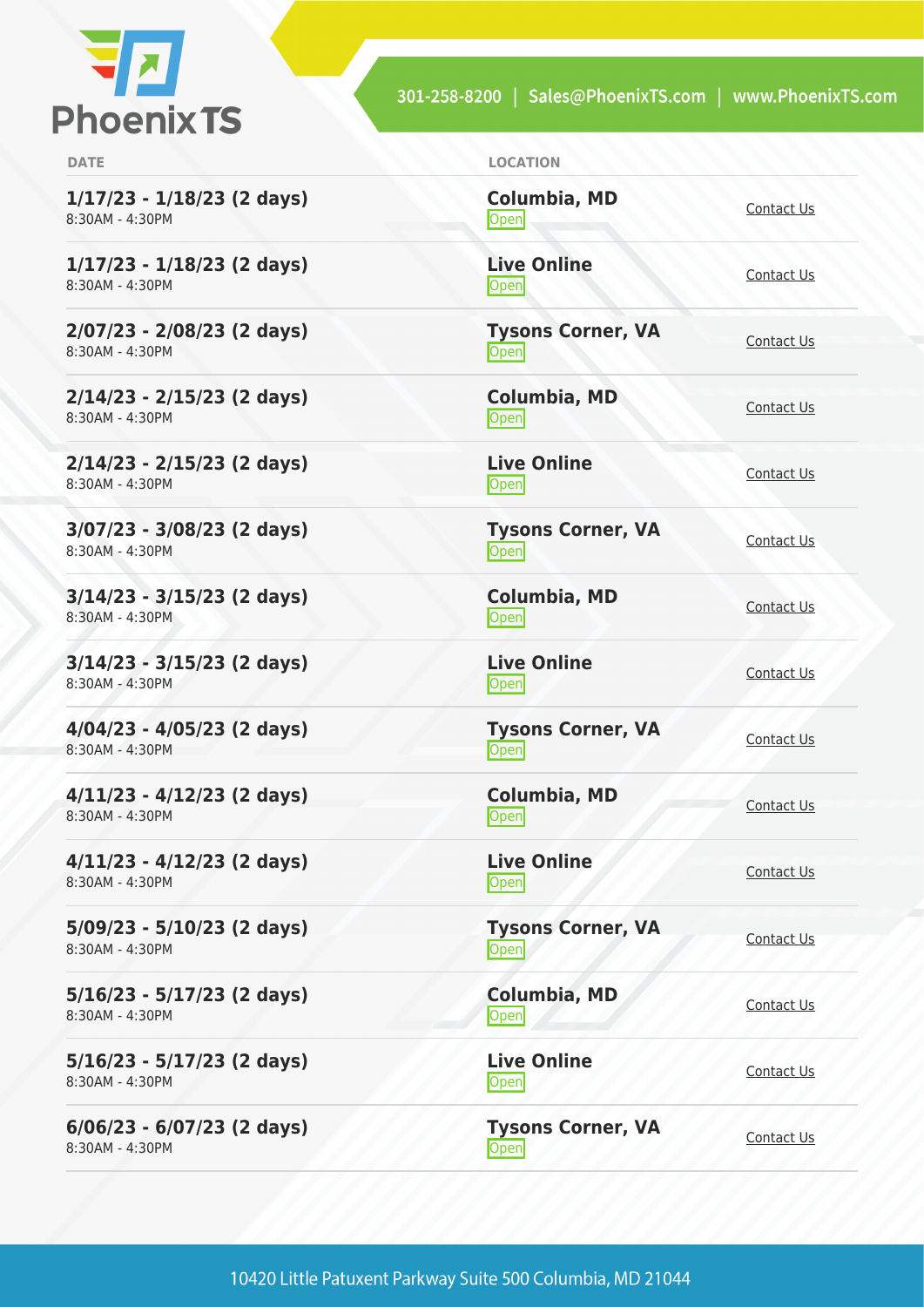

301-258-8200 | Sales@PhoenixTS.com | www.PhoenixTS.com

**6/13/23 - 6/14/23 (2 days)** 8:30AM - 4:30PM

**6/13/23 - 6/14/23 (2 days)** 8:30AM - 4:30PM

**7/11/23 - 7/12/23 (2 days)** 8:30AM - 4:30PM

**7/18/23 - 7/19/23 (2 days)** 8:30AM - 4:30PM

**7/18/23 - 7/19/23 (2 days)** 8:30AM - 4:30PM

**8/08/23 - 8/09/23 (2 days)** 8:30AM - 4:30PM

**8/15/23 - 8/16/23 (2 days)** 8:30AM - 4:30PM

**8/15/23 - 8/16/23 (2 days)** 8:30AM - 4:30PM

**9/12/23 - 9/13/23 (2 days)** 8:30AM - 4:30PM

**9/19/23 - 9/20/23 (2 days)** 8:30AM - 4:30PM

**9/19/23 - 9/20/23 (2 days)** 8:30AM - 4:30PM

**10/10/23 - 10/11/23 (2 days)** 8:30AM - 4:30PM

**10/17/23 - 10/18/23 (2 days)** 8:30AM - 4:30PM

**10/17/23 - 10/18/23 (2 days)** 8:30AM - 4:30PM

**11/07/23 - 11/08/23 (2 days)** 8:30AM - 4:30PM

**DATE LOCATION**

**Columbia, MD** [Contact Us](https://phoenixts.com/schedule/more-info/?class=29635)<br>Open

**Live Online** <u>[Contact Us](https://phoenixts.com/schedule/more-info/?class=29647)</u>

**Tysons Corner, VA Open** [Contact Us](https://phoenixts.com/schedule/more-info/?class=29624)

**Columbia, MD** [Contact Us](https://phoenixts.com/schedule/more-info/?class=29636)<br>Open

**Live Online** <u>[Contact Us](https://phoenixts.com/schedule/more-info/?class=29648)</u>

**Tysons Corner, VA Open** [Contact Us](https://phoenixts.com/schedule/more-info/?class=29625)

**Columbia, MD [Contact Us](https://phoenixts.com/schedule/more-info/?class=29637)**<br>Open

**Live Online** <u>Open</u> [Contact Us](https://phoenixts.com/schedule/more-info/?class=29649)

**Tysons Corner, VA Open** [Contact Us](https://phoenixts.com/schedule/more-info/?class=29626)

**Columbia, MD** [Contact Us](https://phoenixts.com/schedule/more-info/?class=29638)<br>
Open Contact Us

**Live Online** <u>[Contact Us](https://phoenixts.com/schedule/more-info/?class=29650)</u>

**Tysons Corner, VA Open** [Contact Us](https://phoenixts.com/schedule/more-info/?class=29627)

**Columbia, MD**

[Contact Us](https://phoenixts.com/schedule/more-info/?class=29639) **Live Online**

**[Contact Us](https://phoenixts.com/schedule/more-info/?class=29651)** 

**Tysons Corner, VA Open** [Contact Us](https://phoenixts.com/schedule/more-info/?class=29628)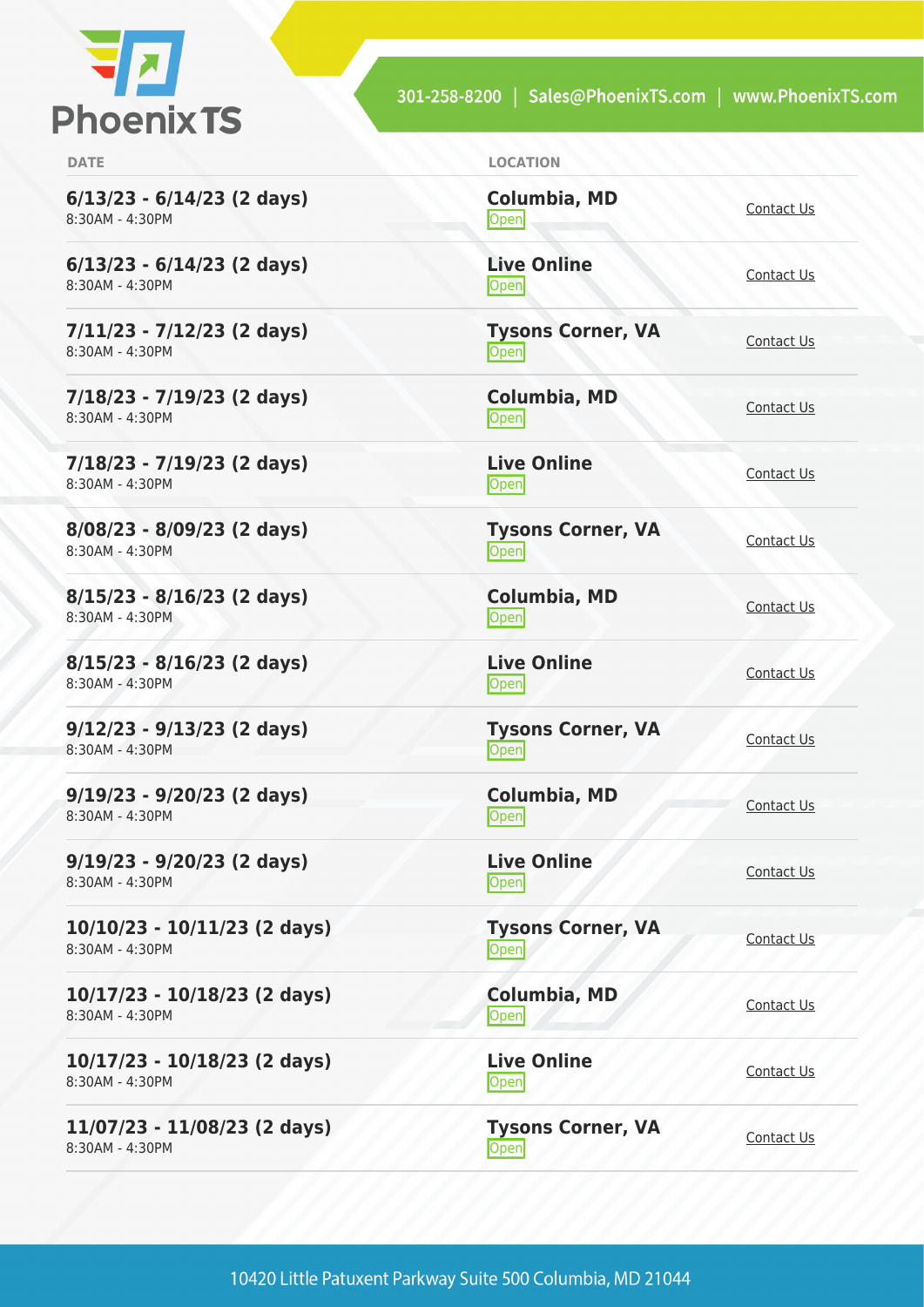

| <b>DATE</b>                                         | <b>LOCATION</b>                         |            |
|-----------------------------------------------------|-----------------------------------------|------------|
| $11/14/23 - 11/15/23$ (2 days)<br>$8:30AM - 4:30PM$ | <b>Columbia, MD</b><br>Open             | Contact Us |
| $11/14/23 - 11/15/23$ (2 days)<br>8:30AM - 4:30PM   | <b>Live Online</b><br>Open              | Contact Us |
| 12/05/23 - 12/06/23 (2 days)<br>8:30AM - 4:30PM     | <b>Tysons Corner, VA</b><br><b>Open</b> | Contact Us |
| 12/12/23 - 12/13/23 (2 days)<br>8:30AM - 4:30PM     | <b>Columbia, MD</b><br>Open             | Contact Us |
| 12/12/23 - 12/13/23 (2 days)<br>8:30AM - 4:30PM     | <b>Live Online</b><br>$\mathsf{Open}$   | Contact Us |
|                                                     |                                         |            |

## **Course Outline**

#### **Course Overview**

#### **Understanding Talent Management**

- What is Talent Management?
- A Focused Effort to Manage Talent

#### **Understanding Performance Management**

- The Differences Between Performance Management and Talent Management
- The Shared Management Model

#### **Understanding Succession Planning**

- Replacing vs. Succeeding
- Understanding Succession Planning Terms
- Identifying Critical People
- Identifying Resources
- Risk Assessment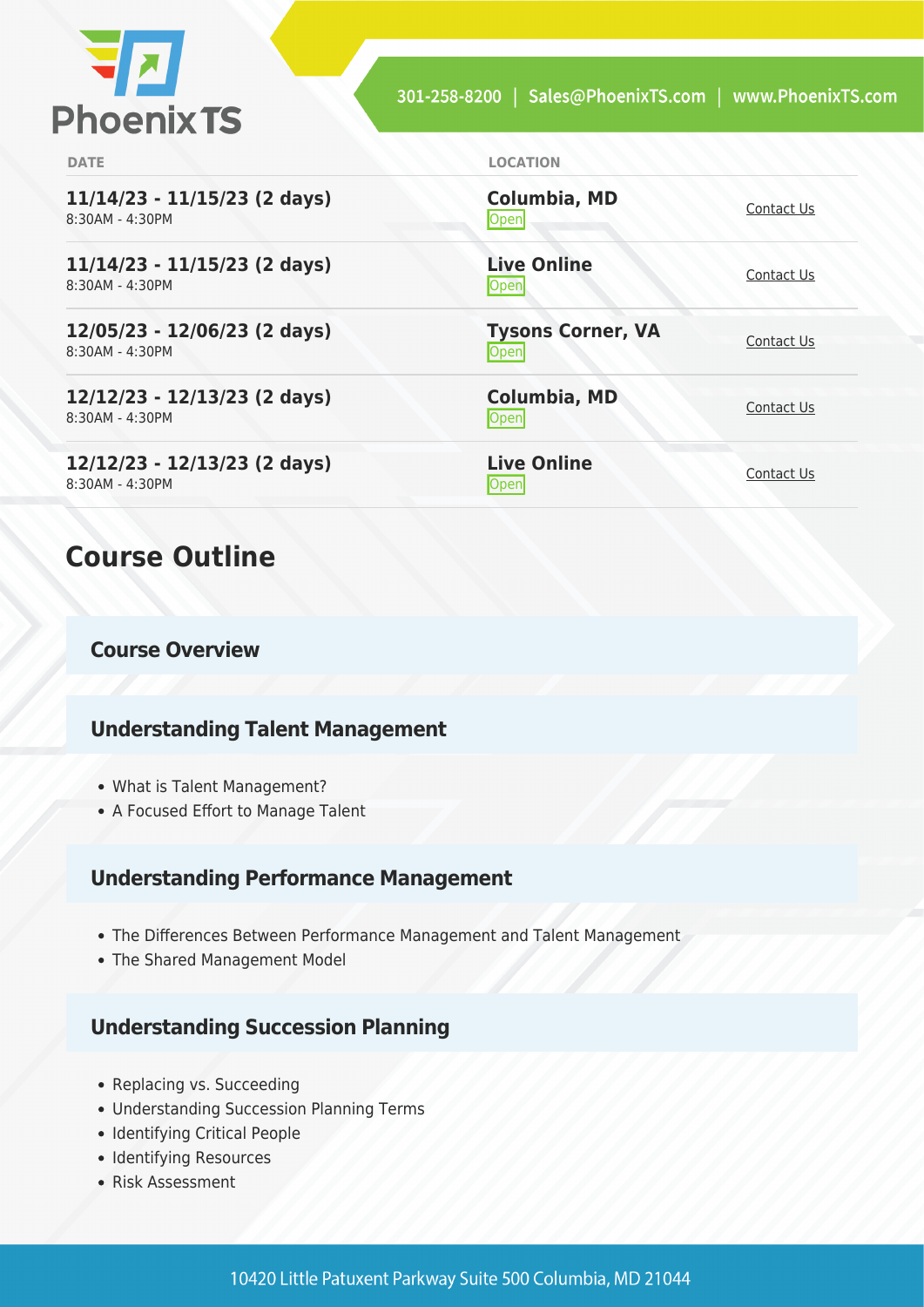

#### **Creating a Talent Management Plan**

Developing Your Vision

#### **About Competency-Based Programs**

- Understanding Competencies
- Goleman's Emotional Intelligence Model

#### **Identifying Talent**

- Key Talent Groups
- Case Study
- Fast-Track Programs

#### **Bring on Bench Strength**

- Getting the Right Person for the Job
- Three Pillars

#### **Conducting Talent Assessments to Create a Talent Profile**

- A Three-Phase Process
- Sample Form
- Compiling the Results

#### **Keeping People Interested**

- Understanding Abilities and Aspirations
- Case Study: Jim's Job
- Keeping Superstars from Falling

#### **Talent Review Meetings**

- Structuring the Talent Review Meeting
- Case Study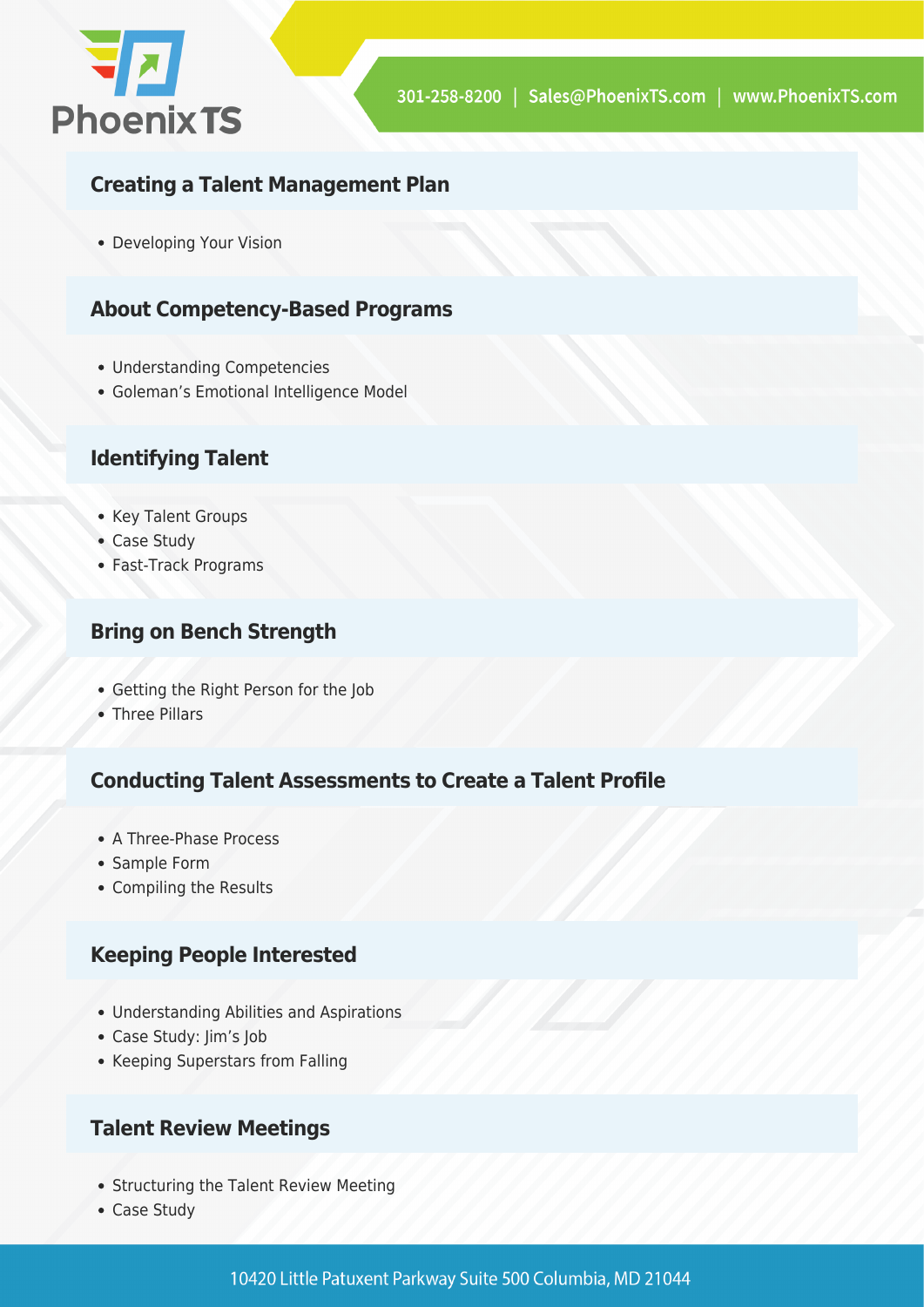

#### **Show Me the Money!**

- Building Incentives into the Plan
- About Competency-Based Pay and Pay-For-Performance

#### **Communicating with High Potentials**

#### **Development Strategies**

- Goals with SPIRIT
- 360-degree Feedback
- Coaching and Mentoring
- Creative Development Ideas

#### **Reality Check!**

Case Studies

#### **Fostering Engagement**

#### **Evaluating the Plan**

- Why is Evaluation Necessary?
- Sample Evaluation

#### **Workshop Wrap-Up**

**Due to Covid-19 safety restrictions** PhoenixTS will temporarily be unable to provide food to our students who attend class at our Training Center; however, our Break Areas are **currently open** where students will find a constant supply of Coffee, Tea and Water. Students may bring their own lunch and snacks to eat in our breakrooms or at their seat in the classroom or eat out at one of the many nearby restaurants.